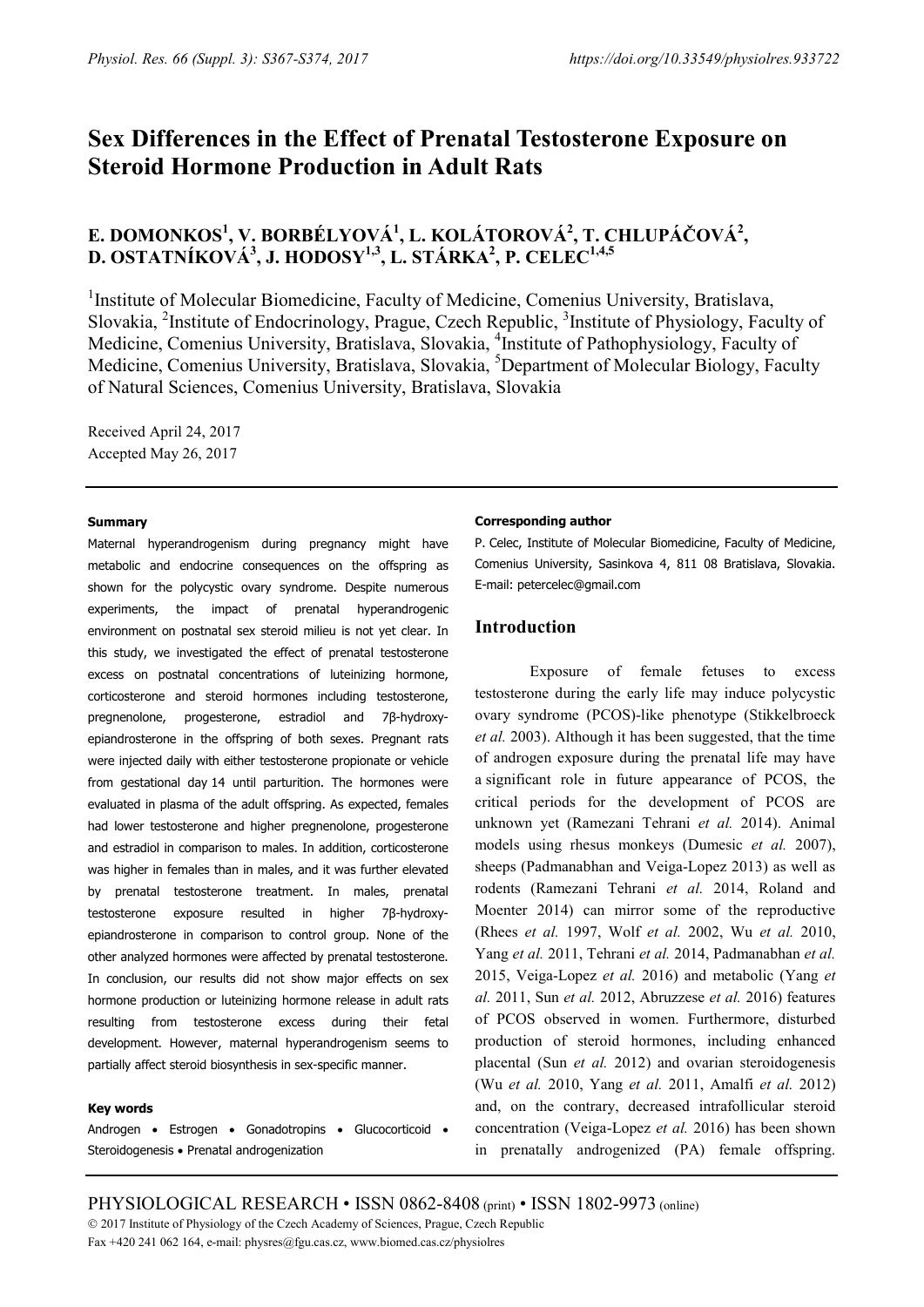Moreover, androgens can organize the hypothalamicpituitary-adrenal stress response (McCormick and Mahoney 1999). Therefore it was suggested, that prenatal androgenization of female fetuses may lead to adrenal hyperandrogenism, at least to increased production of dehydroepiandrosterone (DHEA) under basal condition, and to adrenocorticotropic hormone (ACTH)-induced overproduction of DHEA, androstenedione and corticosterone (Zhou *et al.* 2005). At the neuroendocrine level, prenatal testosterone excess can result in disturbed regulation of secretion of the luteinizing hormone (LH) (Cardoso *et al.* 2016). Enhanced LH secretion may be attributed to impaired inhibitory feedback of estradiol at the hypothalamus and pituitary level (Sarma *et al.* 2005, Jackson *et al.* 2009) or to reduced peripheral sensitivity to other hormones (Cardoso *et al.* 2016). On the other hand, a low incidence of the preovulatory, estradiol-induced, LH surge was observed in testosterone-exposed females (Padmanabhan *et al.* 2015), which is probably caused by the suppressive effects of prenatal androgens on the expression of progesterone receptors in the hypothalamus (Foecking *et al.* 2005, Wu *et al.* 2010).

The pathophysiological consequences of prenatal androgen excess in males are understudied. However, some evidence shows that maternal hyperandrogenism can result in metabolic (Lazic *et al.*  2011) and reproductive dysfunctions also in the male offspring (Wolf *et al.* 2002, Ramezani Tehrani *et al.*  2013). The contradictory results observed in experiments focusing on the effects of prenatal androgen excess on postnatal steroidogenesis might be due to variable time, duration and dose of testosterone application (Ramezani Tehrani *et al.* 2013). In addition, prenatal testosterone seems to have an opposing effect on the hypothalamopituitary-gonadal axis at the pituitary and gonadal level. While the pituitary gland shows an enhanced responsiveness to the gonadoliberin accompanied by an overproduction of gonadotropins in both sexes (Rojas-García *et al.* 2010), testicular Leydig cells in males have reduced sensitivity to LH (Recabarren *et al.* 2012, Recabarren *et al.* 2013).

Sex differences in the production of sex steroid hormones in the adulthood might be caused by several mechanisms (Kushnir *et al.* 2010). However, whether they may be affected by prenatal testosterone is yet unexplored. Therefore, in this study, we aimed to examine the effect of prenatal testosterone exposure on the production of sex hormones and their precursors, as well as on the synthesis of selected other steroids in both sexes. In addition, the plasma concentration of LH, regulating the secretion of sex hormones production through the hypothalamo-pituitary-gonadal axis was evaluated.

## **Material and Methods**

#### *Animals and treatment*

Lewis female and male rats were used as parental animals (10-13-week-old, Anlab, Prague, Czech Republic). Two female rats were mated with one male per cage. Detection of sperms in the vaginal smear was taken as evidence of mating considered as insemination and it served to calculate gestational days (GD). From day of insemination (GD0), dams were housed individually in polycarbonate cage (36 x 20 x 19 cm). All animals in the experiment had *ad libitum* access to food and water and were kept under 12:12 light-dark cycle in a controlled environment with 25±2 °C temperature and  $55±10$  % humidity. All procedures were carried out in accordance with the Slovak legislation and were approved by the local ethical committee at the Institute of Molecular Biomedicine, Comenius University, Bratislava.

From GD14 until parturition (GD21-22) pregnant dams received daily intramuscular injection of either testosterone propionate at a dose of 2 mg/kg (Sigma-Aldrich, Munich, Germany) or vehicle (olive oil; Galvex, Banská Bystrica, Slovakia), and were allowed to deliver spontaneously (Juarez *et al.* 1998). Following the weaning, the offspring was caged in groups of same-sex littermates (2-4 per cage). To analyze the hormonal profile of the offspring, 7 female and 7 male rats were used from both groups – animals prenatally exposed to testosterone excess and controls.

#### *Hormonal measurements*

At the age of 12 weeks, animals were sacrificed in deep anesthesia (ketamine 100 mg/kg + xylazine 10 mg/kg) and trunk blood was collected from the abdominal aorta. Plasma concentrations of circulating sex steroid hormones, including testosterone, estradiol, progesterone, pregnenolone and 7β-hydroxy-epiandrosterone (7β-OH-EpiA), as well as the plasma concentration of LH and corticosterone were assessed.

Testosterone and LH concentrations were measured using commercially available ELISA kits. The analytical sensitivity of the testosterone assay was 0.083 ng/ml. The inter- and intra-assay coefficients of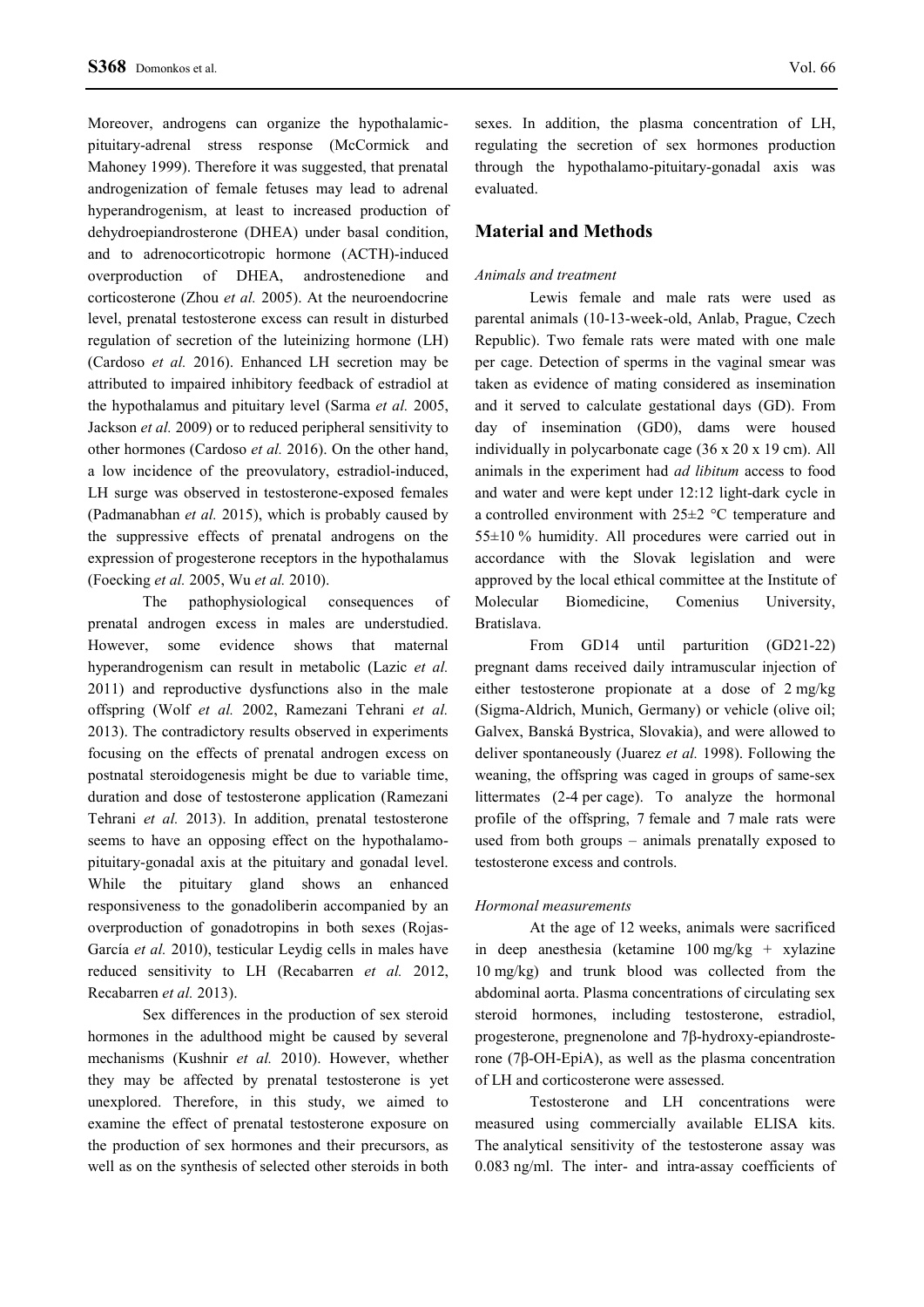variations were below 5 % (DRG Diagnostic, Marburg, Germany). The sensitivity of analysis of the LH ELISA assay was 0.313 ng/ml. Inter- as well as intra-assay variation of analysis were less than 5 % (Shibayagi Co., Ltd, Ishihara, Shibukawa, Japan).

The concentrations of pregnenolone, progesterone, corticosterone, 7β-OH-EpiA and estradiol were measured using liquid chromatography coupled with tandem mass spectrometry (LC-MS/MS) employing methods described elsewhere (Sosvorova *et al.* 2015, Vitku *et al.* 2015, Vitku *et al.* 2016).

## *Statistical analysis*

To evaluate the endocrine effects of prenatal testosterone administration in the offspring, and in parallel to detect sex differences, two-way ANOVA (one factor being treatment and second being sex) with subsequent Bonferroni *post hoc* test was used. The F and t values describe the results of the ANOVA and the subsequent pairwise comparisons, respectively. The differences between groups were considered statistically significant, if  $p<0.05$ . Data are presented as mean +

standard deviation (SD). Statistical analyses were conducted using GraphPad Prism 6 (GraphPad Software, Inc., La Jolla, CA, USA).

## **Results**

Plasma testosterone concentrations differed between the experimental groups (Fig. 1A, F=30.8, *p*˂0.001). Females had in comparison to males 6.5- and 7-fold lower concentration of testosterone in plasma in the control (females: 0.29±0.12 ng/ml vs. males: 1.93 $\pm$ 0.52 ng/ml, t=3.04,  $p$ <0.05) and in the testosterone group (females: 0.43±0.35 ng/ml vs. males: 3.02± 1.91 ng/ml,  $t=4.81$ ,  $p<0.001$ ), respectively. Prenatal testosterone treatment did not affect plasma testosterone concentrations in the adulthood ( $F=2.62$ ,  $p=0.12$ ). The interaction between sex and treatment was not significant  $(F=1.57, p=0.22)$ . The groups did not differ in LH concentration. Neither gender (F=0.32, *p*=0.58) nor treatment ( $F=0.08$ ,  $p=0.78$ ) had a significant effect on LH in plasma, and no interaction between sex and treatment was found (Fig. 1B,  $F=0.36$ ,  $p=0.55$ ).



**Fig. 1.** Testosterone (**A**) and luteinizing hormone (**B**) concentration in rat plasma.<br>Males have significantly higher significantly concentration of testosterone in plasma than females in both the control (p˂0.05) and in testosterone exposed group (p˂0.001). Data are presented as mean + SD. + p˂0.05, +++ p˂0.001, + signs sex differences.

Significant sex differences were found in pregnenolone (Fig. 2A, F=44.7, *p*˂0.001), progesterone (Fig. 2B, F=12.8, *p*˂0.01) and estradiol concentration (Fig. 2C, F=17.5, *p*˂0.001). In females, statistical analysis revealed higher progesterone (females: 2.73 $\pm$ 2.18 ng/ml vs. males: 0.72 $\pm$ 0.29 ng/ml, t=2.97,  $p<0.05$ ) and estradiol (females:  $0.02\pm0.01$  ng/ml vs. males: 0.007±0.002 ng/ml, t=3.51, *p*˂0.001) concentration in comparison to males only in animals that were prenatally exposed to testosterone. In the particular control groups, there was a non-significant trend to higher concentrations of these hormones in females compared to males (*p*=0.09 and *p*=0.05, respectively). Plasma pregnenolone was by 85 % higher in females than in

males, regardless of the treatment (in controls: females: 1.82 $\pm$ 0.87 ng/ml vs. males: 0.26 $\pm$ 0.12 ng/ml, t=5.51, *p*˂0.01 and in groups prenatally treated with testosterone: females: 2.79±1.25 ng/ml vs. males: 0.32±0.17 ng/ml,  $t=6.07$ ,  $p<0.001$ ). The effect of prenatal treatment on plasma concentrations of pregnenolone (F=2.85, *p*=0.11), progesterone  $(F=0.99, p=0.33)$  or estradiol  $(F=0.63,$  $p=0.44$ ) in the adulthood was not significant. Similarly, no significant sex x treatment interaction was found (pregnenolone: F=2.27, *p*=0.15; progesterone: F=0.38, *p*=0.54; estradiol: F=0.61, *p*=0.45).

Plasma concentration of 7β-OH-EpiA was significantly affected by prenatal testosterone (Fig. 2D, F=6.64, *p*˂0.05). The Bonferroni *post hoc* test revealed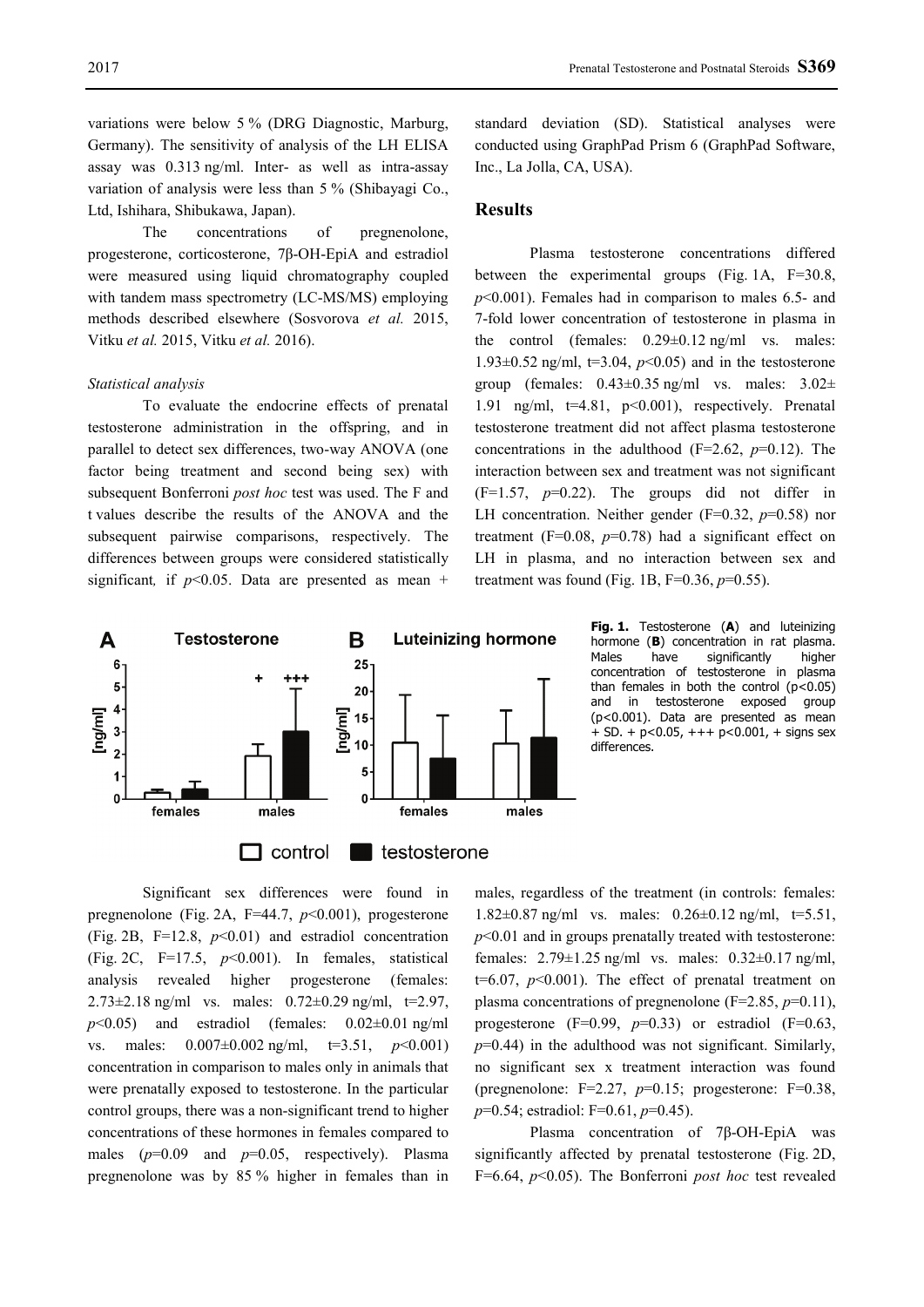a significant difference with 66.7 % higher concentration of 7β-OH-EpiA in males prenatally exposed to testosterone excess in comparison to control males (testosterone group: 0.06±0.03 ng/ml vs. control group: 0.02±0.02 ng/ml, t=2.58, *p*˂0.05). Such effect of treatment was not observed in females (testosterone group: 0.06±0.03 ng/ml vs. control group: 0.04±0.02 ng/ml,  $t=1.06$ ,  $p=0.60$ ). Neither the effect of sex (F=1.26, *p*=0.27), nor the interaction between sex and treatment  $(F=1.16, p=0.29)$  were significant statistically.



**Fig. 2.** Pregnenolone (**A**), progesterone (**B**), estradiol (**C**) and 7β-hydroxy-epiandrosterone (**D**) concentration in rat plasma. Males have significantly lower concentration of pregnenolone in plasma than females in both the control (p˂0.001) and in testosterone exposed group (p˂0.001). Prenatally testosterone exposed males have lower concentration of progesterone (p˂0.05) and estradiol (p˂0.01) in comparison with prenatally testosterone exposed females. Testosterone exposed males have higher 7β-hydroxy-epiandrosterone concentration than control males. Data are presented as mean + SD.  $+ p < 0.05$ ,  $+ p < 0.01$ ,  $+++p<0.001$ , \*  $p<0.05$ , + signs sex differences, \* signs the treatment effect.

groups (by 72.7 %, females:  $1039 \pm 412$  ng/ml vs. males: 284±103 ng/ml, t=5.56, *p*˂0.001). Prenatal testosterone treatment had no effect on the concentration of corticosterone (F=2.00,  $p=0.17$ ). However, there was a significant interaction between gender and treatment (F=4.95, *p*˂0.05). While prenatal testosterone did not affect corticosterone in males (t=0.57, *p*>0.99), females prenatally treated with testosterone had 1.5-fold higher corticosterone concentration than control females ( $t=2.57$ , *p*˂0.05).

#### **Discussion**

In the present study, sex differences in plasma steroid hormones, such as pregnenolone, progesterone, corticosterone, testosterone and estradiol were shown in adult rats regardless of the prenatal testosterone treatment. While prenatal testosterone increased the secretion of corticosterone in females and the production of 7β-OH-EpiA in males, prenatal testosterone exposure affected the concentrations of other examined steroid hormones neither in females, nor in males.

**Fig. 3.** Corticosterone concentration in rat plasma. Males have significantly lower concentration of corticosterone in plasma than females in both the control (p˂0.05) and in testosterone exposed group (p˂0.001). Prenatally testosterone exposed females display higher concentration of corticosterone (p˂0.05) than control females. Data are presented as mean  $+$  SD.  $+$  p<0.05,  $+++p<0.001$ , \*  $p<0.05$ , + signs sex differences, \* signs the treatment effect.

males

500

 $\Omega$ 

females

Figure 3 shows a significant sex difference in plasma corticosterone (F=31.8, *p*˂0.001). Females had higher corticosterone concentration in both, the control (by 47.6 %, females: 689±246 ng/ml vs. males:  $361\pm134$  ng/ml,  $t=2.42$ ,  $p<0.05$ ) and testosterone-exposed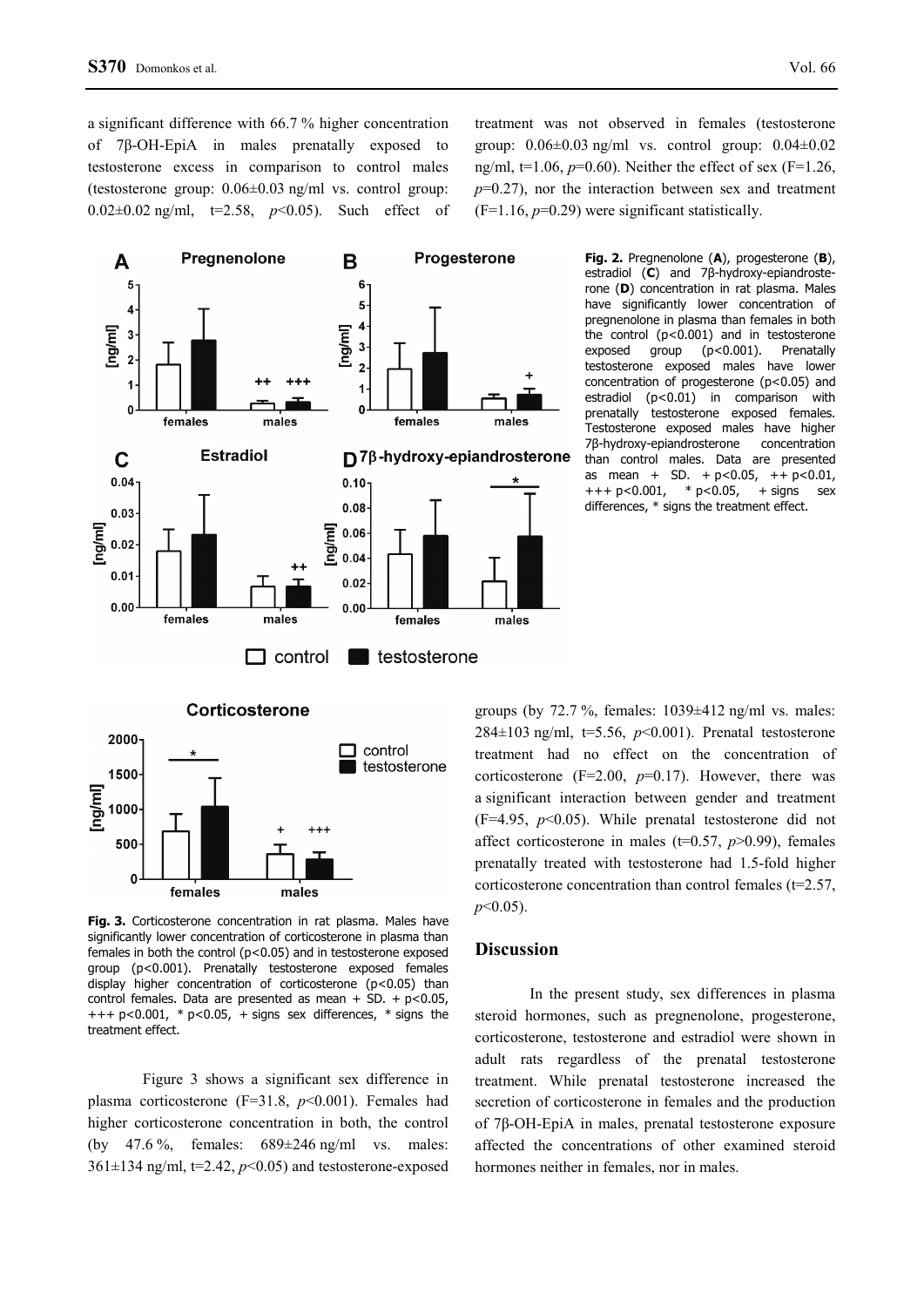Production of pregnenolone by the conversion of cholesterol catalyzed by the cytochrome P450 cholesterol side-chain cleavage enzyme (P450scc) is the first committed step in the biosynthetic pathway of all steroid hormones (Hu *et al.* 2010). Our results indicate that prenatal testosterone does not disturb initiation of steroidogenesis, but might partially affect the metabolism of several precursors in sex-specific manner. Higher corticosterone concentrations in females treated prenatally with testosterone, in comparison to control females, suggest that in the female offspring prenatal testosterone can lead to enhanced secretion of adrenal steroids. In PA female rhesus monkeys ACTH injection induced adrenal hyperandrogenism accompanied by increased corticosterone production. However, in these animals the most of adrenocortical steroids, including glucocorticoids, were not elevated when they were evaluated under basal condition. On the other hand, dexamethasone-induced negative feedback on the ACTH secretion was not able to suppress corticosterone concentration in these PA females (Zhou *et al.* 2005). In accordance with that, enhanced basal ACTH secretion or higher sensitivity of the adrenal gland, mainly in zona fasciculata, to its regulators could be assumed in our paradigm of prenatal androgenization of female offspring. Furthermore, an enhanced enzymatic activity of 3β-hydroxysteroid dehydrogenase in PA female monkeys has been suspected to increase conversion of pregnenolone to progesterone, which is a key substrate for corticosterone production, instead of the metabolism of pregnenolone towards androgens through 17α-hydroxypregnenolone (Zhou *et al.* 2005). This hypothetical mechanism is supported by higher progesterone observed in female rats prenatally exposed to testosterone or dihydrotestosterone on GD16-19 (Wu *et al.* 2010, Amalfi *et al.* 2012). In our study, no differences between testosterone-treated and control females were observed in plasma progesterone. On the other hand, there is evidence of reduced 3β-hydroxysteroid dehydrogenase gene expression in the granulose cells resulting in reduced progesterone production capacity in PCOS women (Doldi *et al.* 2000). Another published experiment in rats showed that prenatal testosterone exposure does not affect corticosterone in adult female offspring (Sun *et al.* 2012). Lower dose of testosterone, different vehicle and older age at corticosterone evaluation in our experiment in comparison with mentioned study could explain the contradictory results. Further studies are surely needed to

investigate the mechanisms underlying the finding of higher corticosterone concentrations in females treated prenatally with testosterone.

Androgens can be synthesized from pregnenolone *via* two different pathways: 1) involving production of progesterone, which is converted to androstenedione *via* 17α-hydroxyprogesterone, 2) involving production of DHEA, which is further converted to either androstenedione or androstenediol. Besides its importance as the most abundant circulating androgen in males, testosterone is also the main precursor of estrogens in women. Testosterone is partially aromatized to estradiol also in males. Unlike most of the recent studies, in our experiment neither testosterone, nor estradiol concentration were affected by prenatal testosterone administration. However, the results of the studies examining the effect of prenatal testosterone on adult sex hormone concentrations are inconsistent. While subcutaneous injection of 3 mg testosterone per day on GD16-19 resulted in lower testosterone concentration in adult male rats, single injection of 20 mg testosterone on GD20 had no effect when compared to control offspring (Ramezani Tehrani *et al.* 2013). A dose-response study showed that although a lower dose of prenatal testosterone treatment (0.5 mg daily from GD14-19) is sufficient to induce a 10-fold elevation of maternal circulating testosterone and masculinization of reproductive organs of the female offspring, to markedly increase fetal testosterone concentration a higher dose (at least 1 mg) is needed (Wolf *et al.* 2002). On the contrary, increased secretion of LH-stimulated androstenedione was found *in vitro* in the thecal cells of follicles of PA female sheep. Interestingly, these PA females did neither exhibit increased plasma concentration of androgens, estrogens or gonadotropins (Hogg *et al.* 2012). On the other hand, adult male offspring of ewes exposed to testosterone propionate injections exhibited higher plasma testosterone then control males (Recabarren *et al.* 2013). In several published experiments on rats, PA females had higher plasma testosterone (Wu *et al.* 2010, Yang *et al.*  2011, Amalfi *et al.* 2012) and its precursors, 17α-hydroxyprogesterone and androstenedione (Yang *et al.* 2011), as well as higher basal estradiol concentration (Wu *et al.* 2010) in the adulthood. Lower estradiol was found in PA female rats in proestrus, in the stage of follicular development, that usually fails in PCOS (Amalfi *et al.* 2012). We were able to induce higher LH production neither in PA females, nor in males, which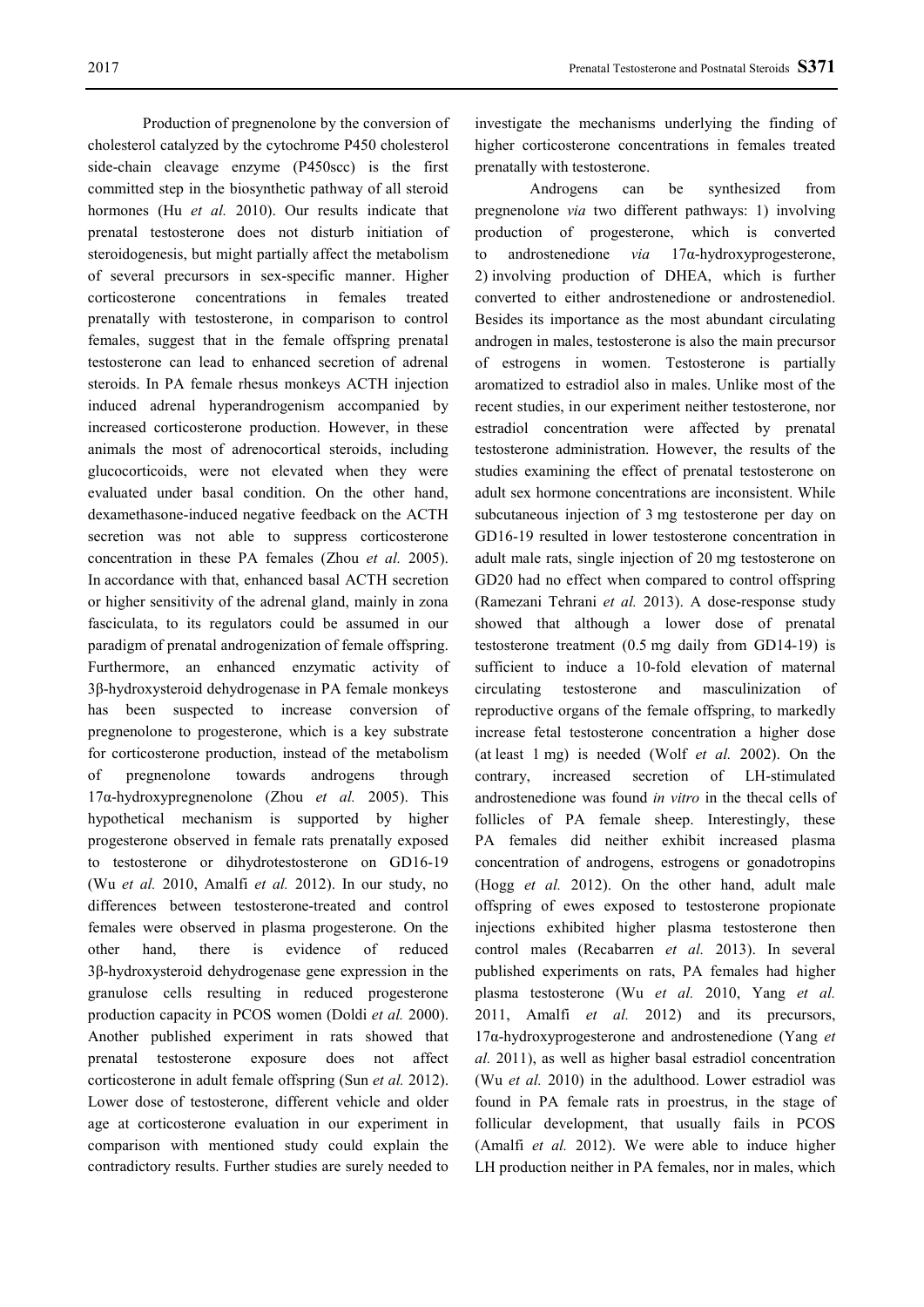is in contrast to other studies mimicking PCOS in animal models (Sarma *et al.* 2005, Jackson *et al.* 2009, Cardoso *et al.* 2016) or examining the effect of prenatal testosterone in males (Recabarren *et al.* 2012, Recabarren *et al.* 2013). Discrepancies between the mentioned studies, as well as the inconsistency of our results with the previously reported findings can be caused by numerous technical reasons related to the design of the experiments, but also by the use of different strains/species of the experimental animals. In addition, the evaluation of the results should take into account the factors known to influence the endocrine milieu including age and the biological cyclicity, of several hormones, both ultradian and infradian.

To the best of our knowledge, the effect of prenatal testosterone exposure on the production of 7β-OH-EpiA, an androgenic derivate of DHEA, has been examined neither in females, nor in males, yet. Since 7β-OH-EpiA has been shown to exert anti-inflammatory (Hennebert *et al.* 2008) and cytoprotective effects (Davidson *et al.* 2008, Le Mee *et al.* 2008), including neuroprotection in neurodegenerative disorder such as Alzheimer's disease (Dudas *et al.* 2004), we considered the investigation of the effects of prenatal testosterone on production of 7β-OH-EpiA in the adulthood as important. The finding of higher concentration of 7β-OH-EpiA in the plasma of prenatally testosterone exposed males could be of interest for further studies focusing on its potential role in the pathogenesis of both, neurodegenerative and neurodevelopmental disorders associated with prenatal hyperandrogenism, such as the autism spectrum disorder (Xu *et al.* 2015).

One of the major limitations of our study is that we have not analyzed the estrous cycle phase in the

**References**

female offspring at sacrifice. We were not able to quantify or detect other important steroid hormones, including the main precursors of testosterone, such as DHEA, androstenedione and androstenediol, or the 5α-reduced metabolite of testosterone and strong androgen – dihydrotestosterone. Similarly, the analysis of the expression and/or activity of the enzymes important for the metabolism of steroids, including StAR, P450scc, 3β-hydroxysteroid dehydrogenase, 17α-hydroxylase, 17/20-lyase, aromatase and 5α-reductase in various tissues, is missing in our study and would be valuable for the interpretation of the results.

In conclusion, our results show that prenatal testosterone exposure can partially affect the biosynthetic pathway of steroid hormones in sex-specific manner, in the absence of any changes in plasma concentration of pregnenolone, progesterone, testosterone, estradiol or LH. The mechanisms through which prenatal testosterone led to higher corticosterone in females and 7β-OH-EpiA in males, as well as the potential causal role of these hormones in several disorders associated with prenatal androgen excess remain to be elucidated.

#### **Conflict of Interest**

There is no conflict of interest.

## **Acknowledgement**

The study was supported by the MEYS CR (OP RDE, Excellent research – ENDO.CZ), by MH CZ – DRO (Institute of Endocrinology –  $E\acute{U}$ , 00023761), by the Slovak Research and Development Agency (APVV-0753-10, APVV-0539-12) and the Comenius University (UK/308/2016).

- ABRUZZESE GA, HEBER MF, FERREIRA SR, VELEZ LM, REYNOSO R, PIGNATARO OP, MOTTA AB: Prenatal hyperandrogenism induces alterations that affect liver lipid metabolism. *J Endocrinol* **230**: 67-79, 2016.
- AMALFI S, VELEZ LM, HEBER MF, VIGHI S, FERREIRA SR, OROZCO AV, PIGNATARO O, MOTTA AB: Prenatal hyperandrogenization induces metabolic and endocrine alterations which depend on the levels of testosterone exposure. *PLoS One* **7**: e37658, 2012.
- CARDOSO RC, BURNS A, MOELLER J, SKINNER DC, PADMANABHAN V: Developmental programming: insulin sensitizer prevents the GnRH-stimulated LH hypersecretion in a sheep model of PCOS. *Endocrinology* **157**: 4641-4653, 2016.
- DAVIDSON J, WULFERT E, ROTONDO D: 7beta-hydroxy-epiandrosterone modulation of 15-deoxy-delta12, 14-prostaglandin J2, prostaglandin D2 and prostaglandin E2 production from human mononuclear cells. *J Steroid Biochem Mol Biol* **112**: 220-227, 2008.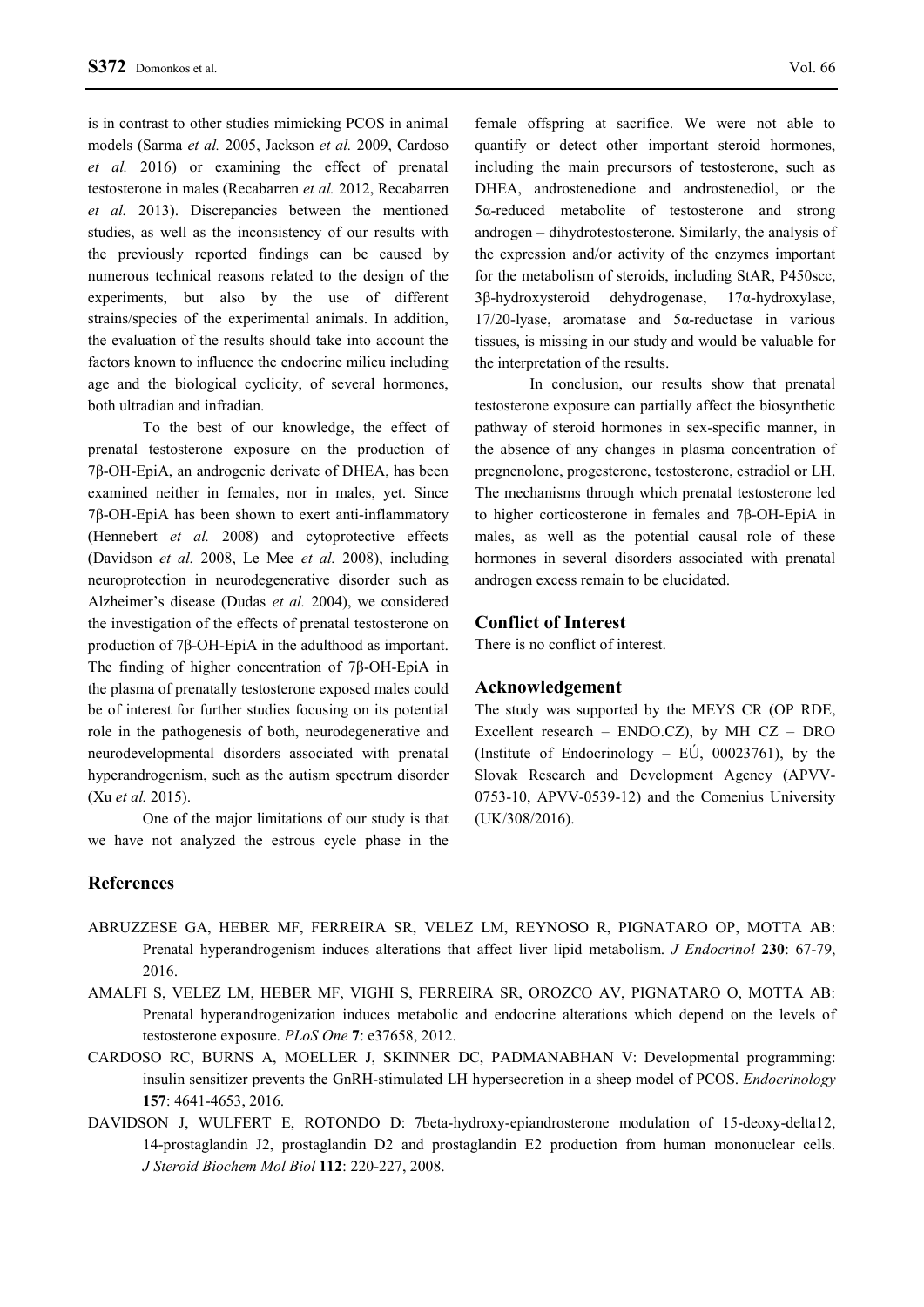- DOLDI N, GROSSI D, DESTEFANI A, GESSI A, FERRARI A: Polycystic ovary syndrome: evidence for reduced 3 beta-hydroxysteroid dehydrogenase gene expression in human luteinizing granulosa cells. *Gynecol Endocrinol* **14**: 32-37, 2000.
- DUDAS B, HANIN I, ROSE M, WÜLFERT E: Protection against inflammatory neurodegeneration and glial cell death by 7β-hydroxy epiandrosterone, a novel neurosteroid. *Neurobiol Dis* **15**: 262-268, 2004.
- DUMESIC DA, ABBOTT DH, PADMANABHAN V: Polycystic ovary syndrome and its developmental origins. *Rev Endocr Metab Disord* **8**: 127-141, 2007.
- FOECKING EM, SZABO M, SCHWARTZ NB, LEVINE JE: Neuroendocrine consequences of prenatal androgen exposure in the female rat: absence of luteinizing hormone surges, suppression of progesterone receptor gene expression, and acceleration of the gonadotropin-releasing hormone pulse generator. *Biol Reprod* **72**: 1475-1483, 2005.
- HENNEBERT O, PELISSIER MA, LE MEE S, WÜLFERT E, MORFIN R: Anti-inflammatory effects and changes in prostaglandin patterns induced by 7β-hydroxy-epiandrosterone in rats with colitis. *J Steroid Biochem Mol Biol* **110**: 255-262, 2008.
- HOGG K, YOUNG JM, OLIVER EM, SOUZA CJ, MCNEILLY AS, DUNCAN WC: Enhanced thecal androgen production is prenatally programmed in an ovine model of polycystic ovary syndrome. *Endocrinology* **153**: 450-461, 2012.
- HU J, ZHANG Z, SHEN W-J, AZHAR S: Cellular cholesterol delivery, intracellular processing and utilization for biosynthesis of steroid hormones. *Nutr Metab (Lond)* **7**: 47, 2010.
- JACKSON LM, TIMMER KM, FOSTER DL: Organizational actions of postnatal estradiol in female sheep treated prenatally with testosterone: programming of prepubertal neuroendocrine function and the onset of puberty. *Endocrinology* **150**: 2317-2324, 2009.
- JUAREZ J, DEL RIO-PORTILLA I, CORSI-CABRERA M: Effects of prenatal testosterone on sex and age differences in behavior elicited by stimulus pups in the rat. *Dev Psychobiol* **32**: 121-129, 1998.
- KUSHNIR MM, BLAMIRES T, ROCKWOOD AL, ROBERTS WL, YUE B, ERDOGAN E, BUNKER AM, MEIKLE AW: Liquid chromatography-tandem mass spectrometry assay for androstenedione, dehydroepiandrosterone, and testosterone with pediatric and adult reference intervals. *Clin Chem* **56**: 1138-1147, 2010.
- LAZIC M, AIRD F, LEVINE EJ, DUNAIF A: Prenatal androgen treatment alters body composition and glucose homeostasis in male rats. *J Endocrinol* **208**: 293-300, 2011.
- LE MEE S, HENNEBERT O, FERREC C, WULFERT E, MORFIN R: 7beta-hydroxy-epiandrosterone-mediated regulation of the prostaglandin synthesis pathway in human peripheral blood monocytes. *Steroids* **73**: 1148-1159, 2008.
- MCCORMICK CM, MAHONEY E: Persistent effects of prenatal, neonatal, or adult treatment with flutamide on the hypothalamic-pituitary-adrenal stress response of adult male rats. *Horm Behav* **35**: 90-101, 1999.
- PADMANABHAN V, VEIGA-LOPEZ A: Sheep models of polycystic ovary syndrome phenotype. *Mol Cell Endocrinol* **373**: 8-20, 2013.
- PADMANABHAN V, VEIGA-LOPEZ A, HERKIMER C, ABI SALLOUM B, MOELLER J, BECKETT E, SREEDHARAN R: Developmental programming: prenatal and postnatal androgen antagonist and insulin sensitizer interventions prevent advancement of puberty and improve LH surge dynamics in prenatal testosterone-treated sheep. *Endocrinology* **156**: 2678-2692, 2015.
- RAMEZANI TEHRANI F, NOROOZZADEH M, ZAHEDIASL S, GHASEMI A, PIRYAEI A, AZIZI F: Prenatal testosterone exposure worsen the reproductive performance of male rat at adulthood. *PLoS One* **8**: e71705, 2013.
- RAMEZANI TEHRANI F, NOROOZZADEH M, ZAHEDIASL S, PIRYAEI A, HASHEMI S, AZIZI F: The time of prenatal androgen exposure affects development of polycystic ovary syndrome-like phenotype in adulthood in female rats. *Int J Endocrinol Metab* **12**: e16502, 2014.
- RECABARREN MP, ROJAS-GARCIA PP, EINSPANIER R, PADMANABHAN V, SIR-PETERMANN T, RECABARREN SE: Pituitary and testis responsiveness of young male sheep exposed to testosterone excess during fetal development. *Reproduction* **145**: 567-576, 2013.